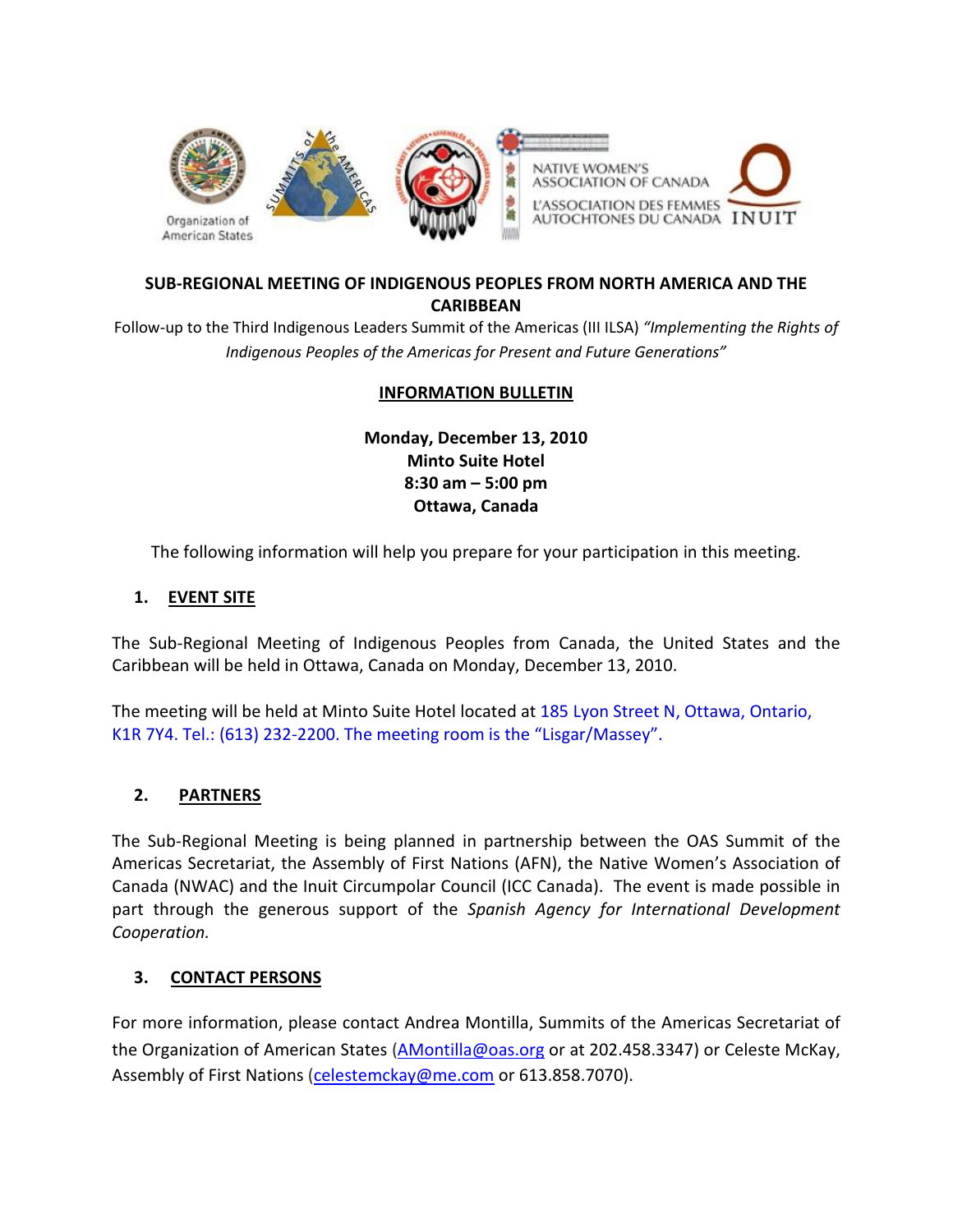## 4. LODGING

For the 10 participants being sponsored to participate, the OAS has made arrangements with the Minto Suite Hotel. Reservations are being done under each participant's name from December 12 to December 14. Please note that the participant will be responsible for covering any additional cost incurred.

For participants with their own funds, the OAS has reserved with the hotel 10 additional rooms at the discount rate of \$139 plus taxes (13% HST). If you are interested in using one of these rooms, please communicate with the Hotel at your earliest convenience to make your reservation. The Minto Suite Hotel can be contacted at:

Calling Toll Free for Canada and the United States: 1-800-267-3377 Direct Local Call: 613-782-2350 Faxing: 1-613-232-6962

Online at: www.minto.com

Please note that these rooms will be reserved on a first come, first served basis and the hotel may charge a different rate according to availability of rooms.

# 5. REQUIREMENTS FOR ENTERING AND LEAVING THE COUNTRY

Participants are responsible for meeting all entry requirements established by the Government of Canada. Please visit the website for further details. http://www.cic.gc.ca/english/visit/visas.asp

If you require an invitation letter in order to provide it to the local Canadian Embassy or High Commission, please contact the OAS at summitcso@oas.org.

## 6. REGISTRATION

The Seminar will be open to the participation of anyone from the general public interested in this theme. If you would like to participate, please fill out the Registration Form and email it to amontilla@oas.org, with a copy to celestemckay@me.com, before December 8<sup>th</sup>, 2010. Please note that each participant must cover his/her own expenses.

On-site registration will start at 8:00am outside the Lisgar/Massey Meeting room.

## 7. AIR TRANSPORTATION

The OAS will pay the cost of airfare for those participants chosen by the Selection Committee. The flight information will be provided to each separately. Participants sponsored will be responsible to cover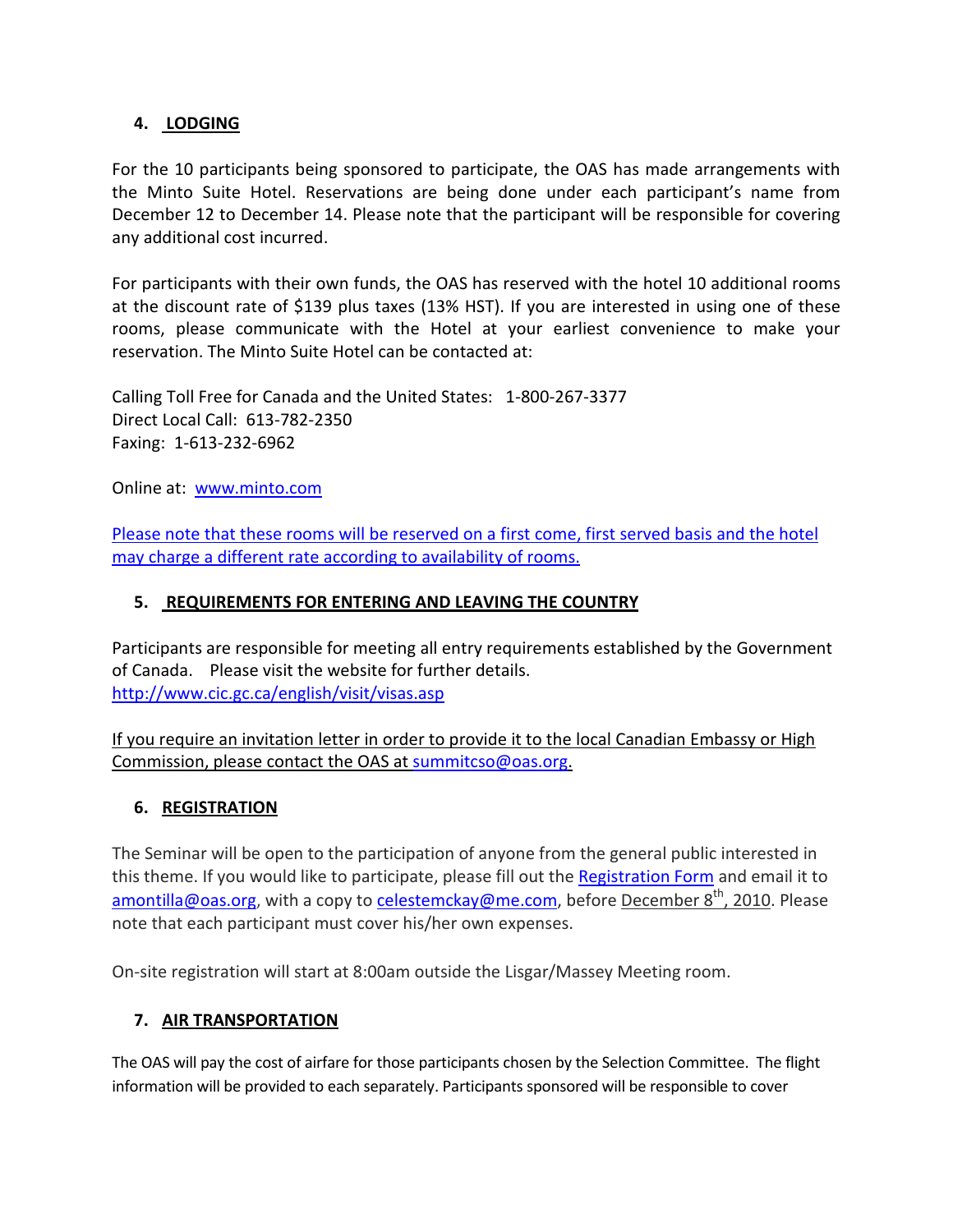penalties or charges resulting from any changes in flight schedules.

If you have not confirmed your suggested itinerary or have not received one yet, please contact the Summits of the Americas Secretariat (amontilla@oas.org) at your earliest convenience.

# 8. TRANSPORTATION SERVICE TO & FROM AIRPORT

In regards of the transportation, there are two options: www.yowshuttle.com (shuttle will come to the hotels in Ottawa and the cost is \$14.00 per person one way) and the www.shuttlejetservices.com/ottawa-hotel-shuttle.html = \$29 round trip. Each participant will be responsible for his/her own transportation services.

The trip will take approximately 20 minutes. The shuttles leaves the airport every half hour at 25 minutes past the hour and then again at 55 minutes after the hour.

The OAS will arrange the transportation service for the 10 participants being sponsored. The company selected will have all flight schedules and will be waiting at the exit of the airport at the time of arrival. Please note that the OAS will not be able to provide any reimbursement to any of the participants.

Additionally, due to limited resources, the partners will not be responsible for the costs of domestic transportation of the participants in their respective countries, the cost of additional food/beverage, local/national or international phone calls made by the participant during the stay, as well as incidental costs, possible damage to hotel rooms or any other expense.

## 9. WORKING LANGUAGES AND DOCUMENTS

This sub-regional event will be a Meeting with Indigenous Peoples' representatives from the English-speaking countries of the Americas (Canada, the United States and the Caribbean). The meeting will only be held in English. The outcome document will be available in both English and Spanish and will be published online at: www.summit-americas.org/cs\_meet.html.

The sub-regional meetings are part of a series of events that will provide an effective way for Indigenous representatives of the Americas to continue integrating their perspectives into the planning of a IV Indigenous Leaders Summit of the Americas (ILSA) and the Sixth Summit of the Americas from the preparatory stages. A second sub-regional meeting with representatives of the Spanish-speaking countries will be tentatively held in Colombia, in early 2011.

## 10. METHODOLOGY & FORMAT

The Sub-Regional event will consist of:

- a. An inaugural session with an opening prayer;
- b. An introduction to the ILSAs and Indigenous peoples' participation in the Summit process;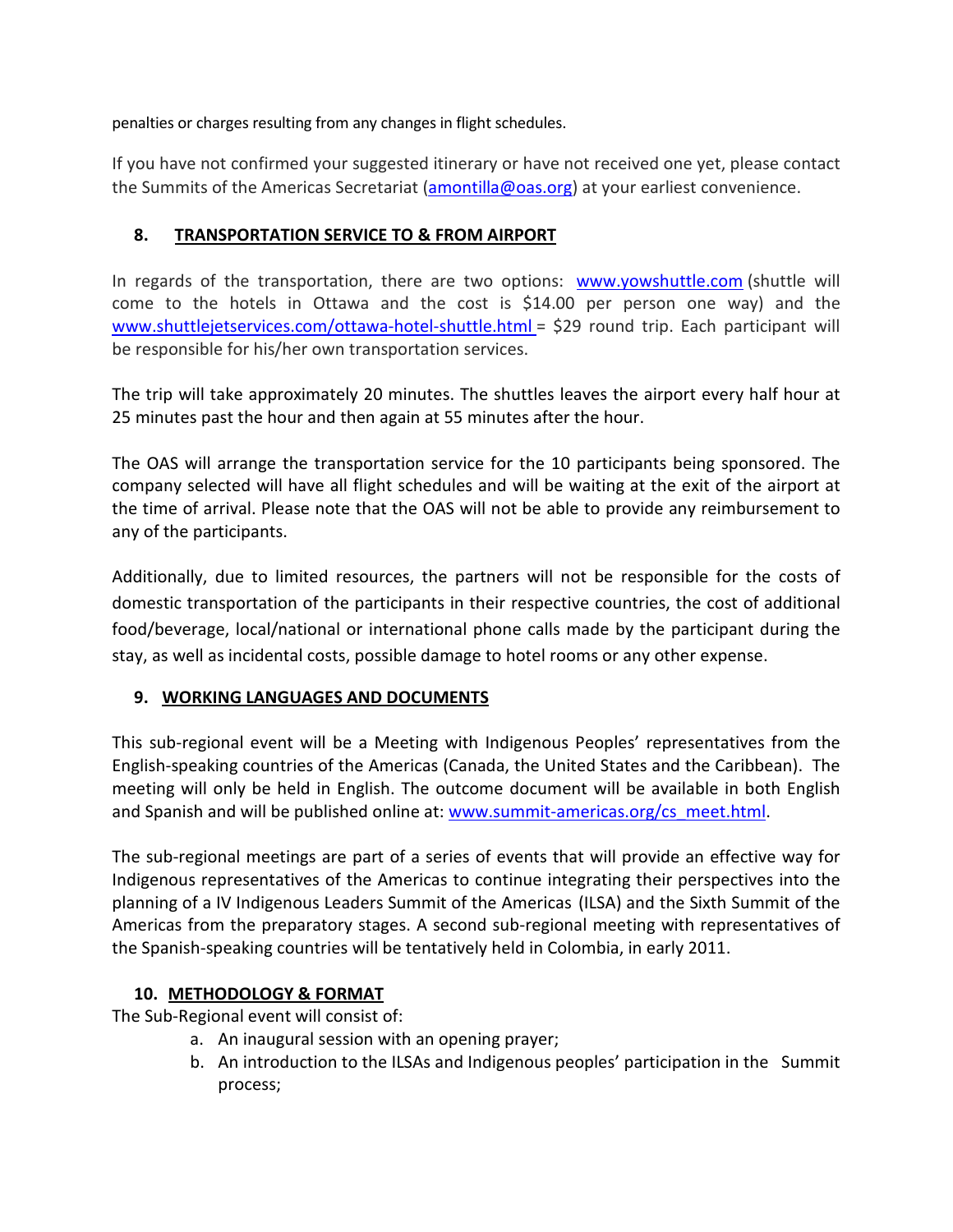- c. A discussion on the follow-up to the III ILSA and its next steps, including the call for the creation of a Permanent Forum of Indigenous Peoples within the OAS, its mandates, composition and other details regarding the proposal for such a Forum; and
- d. The development of a work plan towards the IV ILSA and review of next steps.

 For those who cannot attend the event, the Summit Secretariat made the Summits Virtual Community (SVC) available for all those individuals interested in contributing to these discussions. This SCV offers its registered members the opportunity to participate in forums and discussion groups, as well as obtain materials, such as documents, videos, links, etc., on topics of interest to the Summits process. In the SVC, members can also share comments and opinions with other individuals who are interested in common themes. To participate in the Indigenous Peoples Group, please click here or visit: http://svc.summit-americas.org/groups.

## 11. REFERENCE DOCUMENTS & INFORMATION

With the objective of enriching the discussions in each thematic area of the Forum, it is suggested that participants familiarize themselves with the following documents:

- ILSA Documents: III ILSA Declaration and Plan of Action.<sup>1</sup>
- Seminar: Declaration and Concept document of the event.
- Reports of the Summit Implementation Review Group (SIRG) meetings of 2010.<sup>2</sup>

## Relevant Websites:

- Summit of the Americas Information Network: www.summit-americas.org (and the Social Actors Section www.summit-americas.org/cs.html)
- Summits Virtual Community www.summit-americas.org/svc (and its Group on Indigenous Peoples)

## 12. WEATHER

The temperature range for December in Ottawa, Canada is:

Avg. High: - 2.9 °C

Avg. Low: - 10.3 °C

Wind chills could be a factor in colder temperatures. At this time of the year, there is usually snow already on the ground, with definite possibilities of snowfalls. Winter clothing is strongly recommended.

## 13. ELECTRIC

<u>.</u>

The electric current in Ottawa is 110 volts. If you are bringing any equipment that operates with a different voltage, you will need to bring the corresponding adapter.

<sup>1</sup> First ILSA Declaration and Plan of Action (Ottawa, 2001)

Second ILSA: Declaration and Plan of Action (Buenos Aires, 2005)

<sup>2</sup> First Regular Meeting of 2010 of the SIRG (held in Washington, DC, April 13, 2010): English.

Report of the Meeting at the Ministerial Level of the SIRG (held in Lima, Peru, June 8, 2010): English;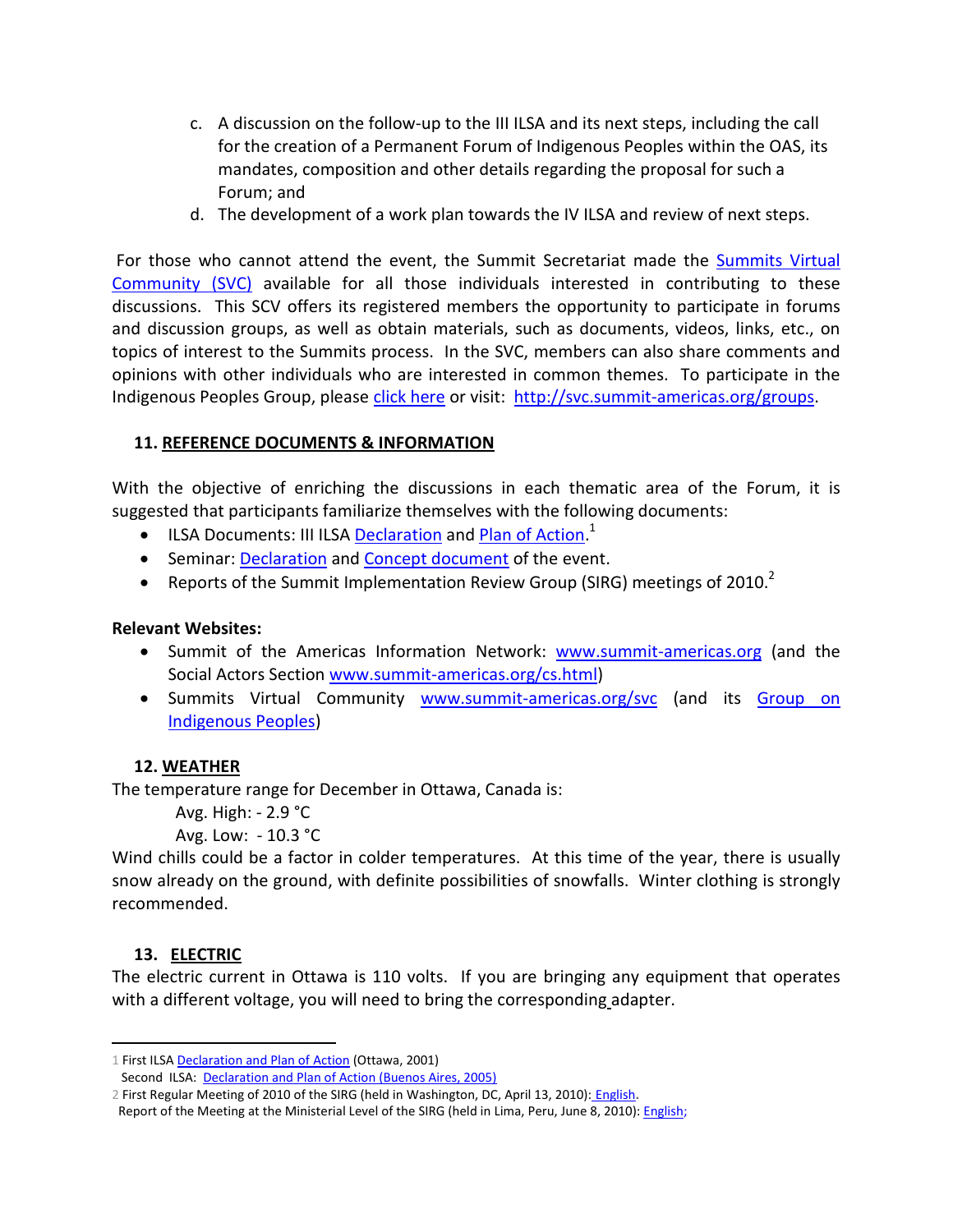#### TENTATIVE AGENDA

# Date: Monday, December 13<sup>th</sup>, 2010 Time: 8:30 a.m. to 5:00 p.m. Place: Minto Suites Hotel, Ottawa, Canada

- 8:00 8:30am Registration (outside the Lisgar Room)
- 8:30 a.m. Opening Prayer

#### 8:40 a.m. Welcome remarks

- SAS representative: Martin Huenneke, Acting Director
- Ambassador of Spain to Canada (TBC)
- Grand Chief Edward John, on behalf of the AFN
- Brigitte D'Aoust, CIDA (TBC)

#### 9:20 a.m. Overview of the Summits of the Americas process and Indigenous Peoples' Participation (Moderator: Grand Chief Edward John on behalf of the AFN)

- Introduction to the Summits Process (SAS representative) (20 min)
- Introduction to the Indigenous Leaders' Summits of the Americas (III ILSA Co-Chair President Corbiere Lavell) (15 min)
- Report on the Seminar on Mechanisms of Indigenous Peoples' participation in the Inter-American System: key results (Zoila Ellis, the Garfuna Heritage Organization) (15 min)
- 10:10 a.m. Questions and Answers
- 10:30 a.m. Health Break
- 10:45 a.m. Follow-up to Implementation of the III ILSA Declaration and Plan of Action (Moderator: SAS representative)

i) Report from ILSA Co-Chair Grand Chief Edward John (15 min) Questions and Answers (10 min)

ii) Report from an Indigenous Representative from the US (June Lorenzo, American Indian Law Alliance/Pueblo of Laguna) (15 min) Questions and Answers (10 min)

iii) Report from an Indigenous Representative from the Caribbean (Olga Tzec/Roberto Borrero) (15 min) Questions and Answers (10 min)

12:00p.m. Lunch Break